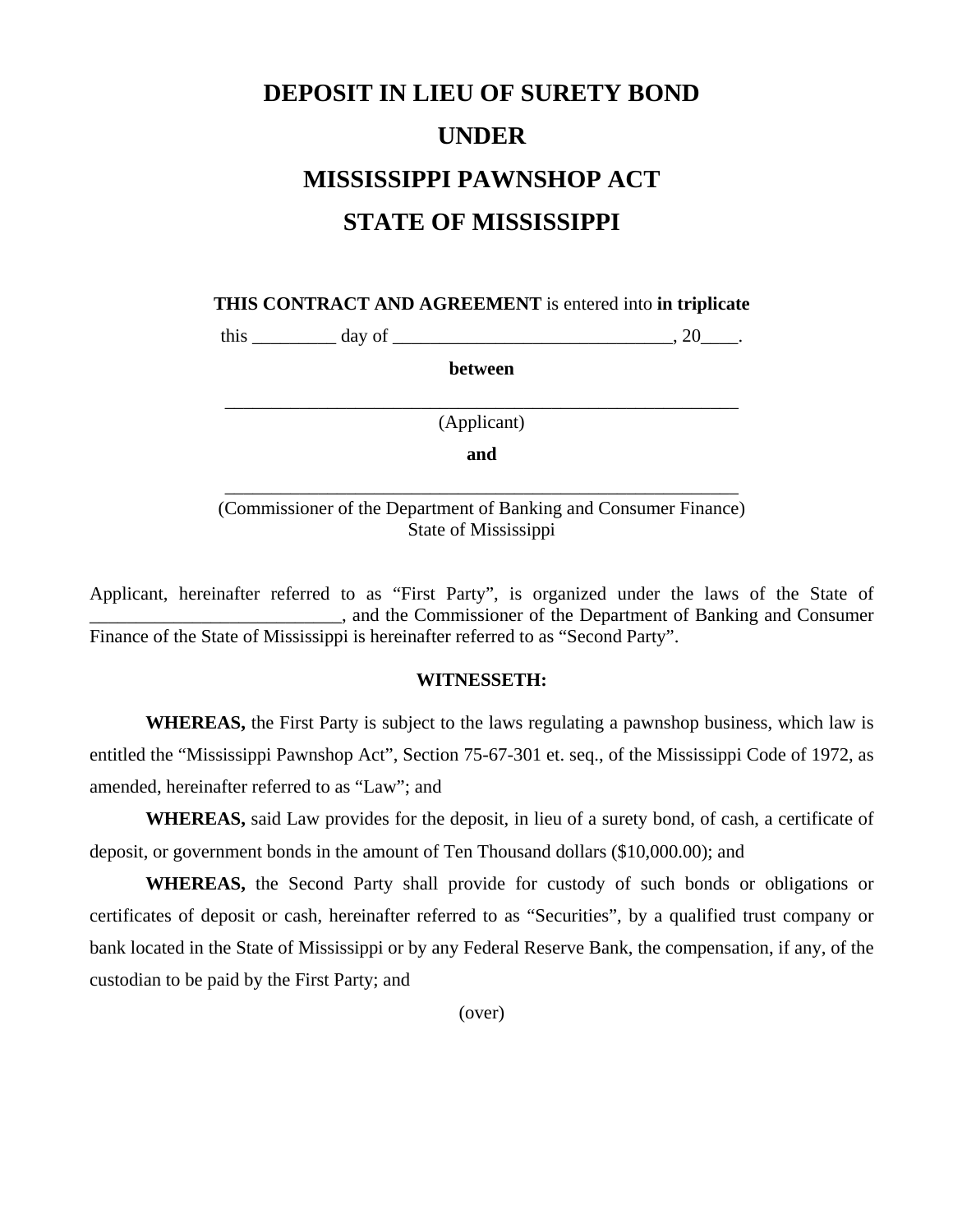| <b>WHEREAS, the Second Party has designated</b> |  |  |
|-------------------------------------------------|--|--|
|                                                 |  |  |

Custodian hereunder,

**NOW, THEREFORE,** in consideration of the premises, the First Party deposits with

|           | the following Securities:                                                            |     |  |  |  |
|-----------|--------------------------------------------------------------------------------------|-----|--|--|--|
| (a)       | Cash - $$10,000.00;$                                                                 |     |  |  |  |
| <b>or</b> |                                                                                      |     |  |  |  |
| (b)       | Safekeeping Receipt Number _______________________ for Certificate of Deposit Number |     |  |  |  |
|           |                                                                                      |     |  |  |  |
|           | for ________ months, maturing __________________________________ issued by           |     |  |  |  |
| <b>or</b> | (Financial Institution)                                                              |     |  |  |  |
| (c)       |                                                                                      | for |  |  |  |
|           | (Description)                                                                        |     |  |  |  |
|           |                                                                                      |     |  |  |  |

It is further agreed between the parties hereto that:

- 1. Subject to the provisions herein contained, these Securities are deposited for the use and benefit of any person or persons who may have a cause of action against the First Party, the licensee, for failure to comply with any provisions of Section 75-67-301 et. seq., of the Mississippi Code of 1972, as amended.
- 2. The Securities deposited may be exchanged from time to time for other Securities that qualify under the provisions of the Mississippi Pawnshop Act provided that the aggregate amount of all Securities deposited herewith, based upon market value, is at least Ten Thousand Dollars (\$10,000.00), such change to be approved by the Second Party.
- 3. All interest or dividends on all Securities deposited shall be payable to or in accordance with the instructions of the First Party, unless and until the Second Party gives contrary notice to the custodian, which notice shall be in writing and supported by a certified copy of an order of a court of competent jurisdiction which order by its terms prohibits receipt by said First Party of such interest or dividends.
- 4. All the Securities deposited under the terms of this agreement shall be under the exclusive control of the Second Party except that the Second Party shall have the right from time to time to order the custodian to sell or otherwise dispose of any Securities and to convert the same into cash and to pay and deliver any Securities and cash to said Second Party, all such instructions, however, from the Second Party to be in writing and supported by a certified copy of an order of a court of competent jurisdiction.